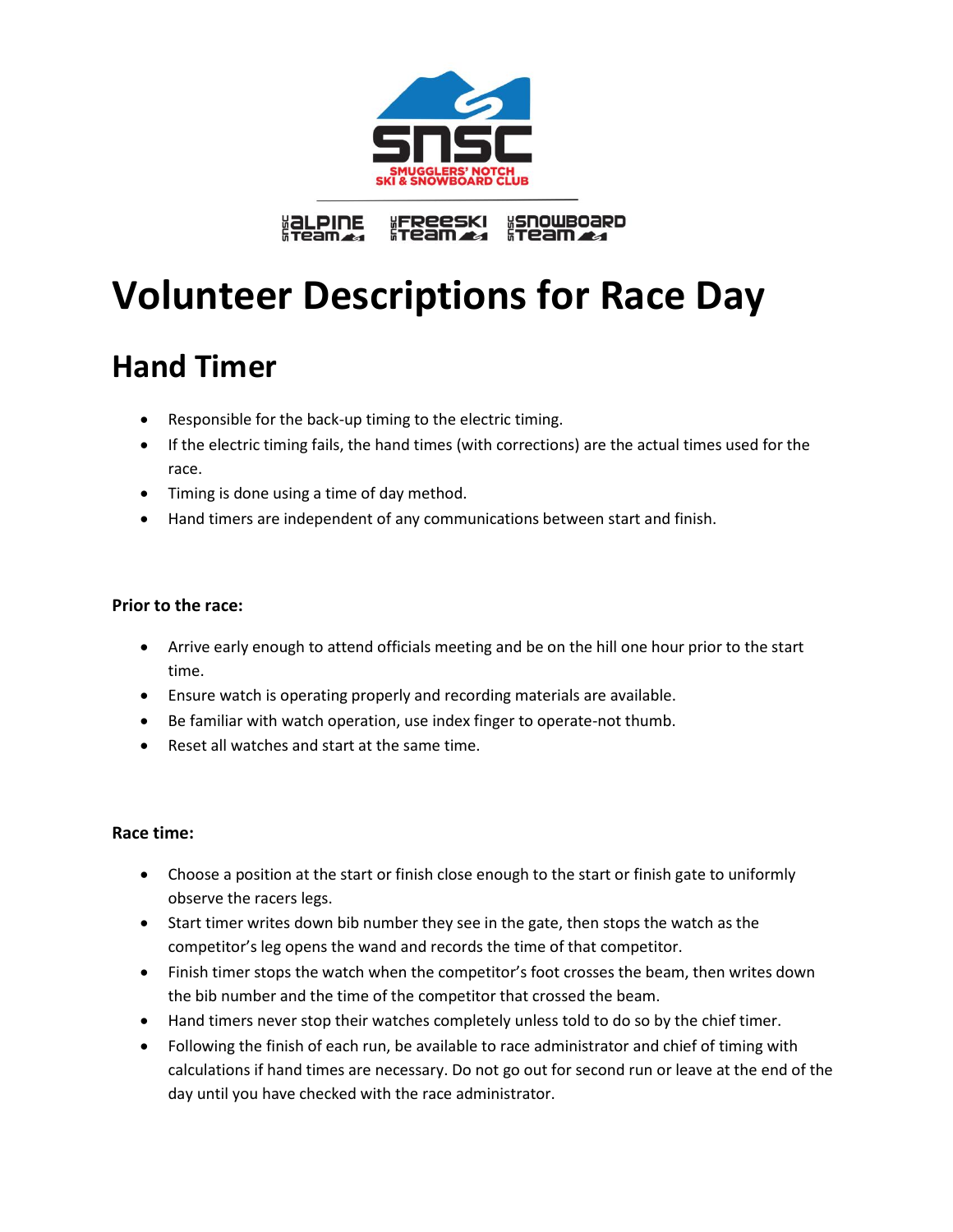# **Assistant Starter**

- Responsible for calling the competitors to the start in their correct order.
- Be aware of FIS rules for the start (enclosed). While we don't follow these to the letter, they are a helpful guideline.

#### **Prior to race:**

- Arrive at start one hour prior to start.
- Synchronize watch with starter.
- Keep competitors, coaches, and officials informed of any changes.
- Help keep competitors, coaches, other personnel, and spectators within the start area under control.
- Ensure a corrected start order reaches the starter and assistant starter prior to the start.

#### **Race time:**

- Line up competitors in start order so they are ready for their start when called by the starter.
- Let starter know of any *force majeure* (unavoidable accident) cases which should be considered in delayed start situations.
- Keep start area orderly.

# **Gate Judge**

- Responsible for the supervision of one or more gates
- Observes accurately the passage of the competitor through his or her area of observation

#### **Prior to race:**

- Arrive at club in time to attend gatekeepers' meeting and instructions, 1 % hours before start of race
- Wear identification provided
- Be at assigned location on time ready to officiate
- Under most conditions be on foot at assigned location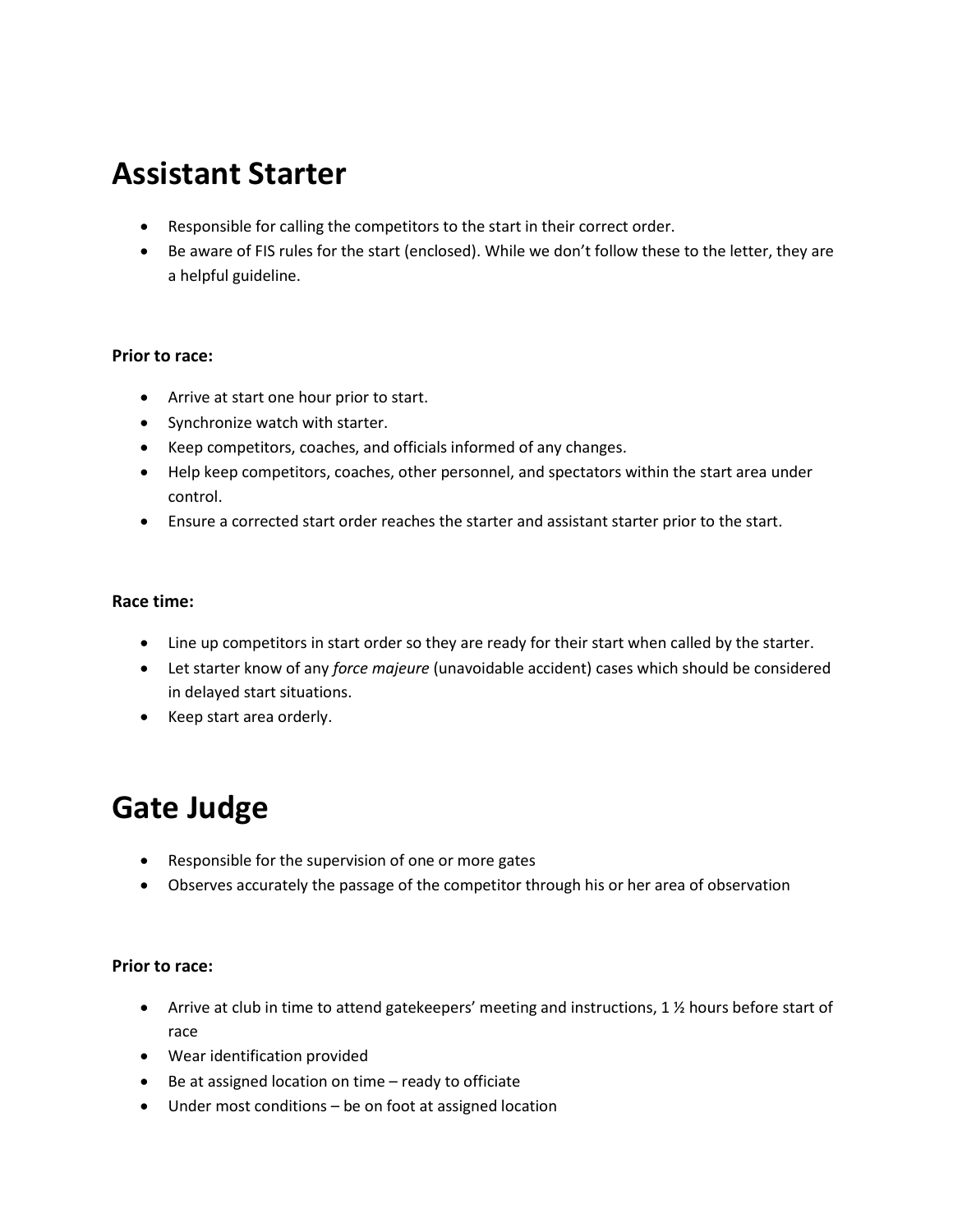- Take a position above gates so you can move down
- Prepare card in advance including sample diagrams

#### **Race time:**

- Be alert to what is going on around you
- Observe and properly record legal passages in your assigned gates. Be alert to faults above and below your gates.
- Observe, properly record, and diagram faults you observe through your assigned gates.
- Observe and record any interference in your gate area. (THE RACER MUST THEN IMMEDIATELY LEAVE THE COURSE TO REQUEST A VALID RE-RUN.)
- Reply promptly, properly, and clearly to a racer when asked.
- Maintain your gates between each racer, as needed.
- Make sure gate poles are promptly reset in dye marks in a vertical position whenever they are dislodged.
- Do not interfere with other officials or ski through gates, **especially the finish line**, when going to and from your assigned position.
- Meet at the bottom of the course with the Chief Gate Judge until the end of the protest period.
- Review each fault with the Chief Gate Judge.
- Remain available for jury meetings if you have any marked faults on your card.
- Do not discuss faults with coaches, racers, or spectators.

# **Registration**

- Sets the tone of the day for the racers and parents.
- Distribution of bibs, race information sheets, running orders.
- Job varies depending on age group racing.

#### **Prior to race:**

- Collect all necessary paperwork: race information sheet, running orders, club and/or alphabetic lists.
- Ensure all copies are made and available to take to registration.
- Ensure a bank is available, if necessary, for change for entry fees, bib deposits.
- Collect necessary materials: pens, pencils, staplers, and tape.
- Check on bibs, separate into necessary groups depending on age level.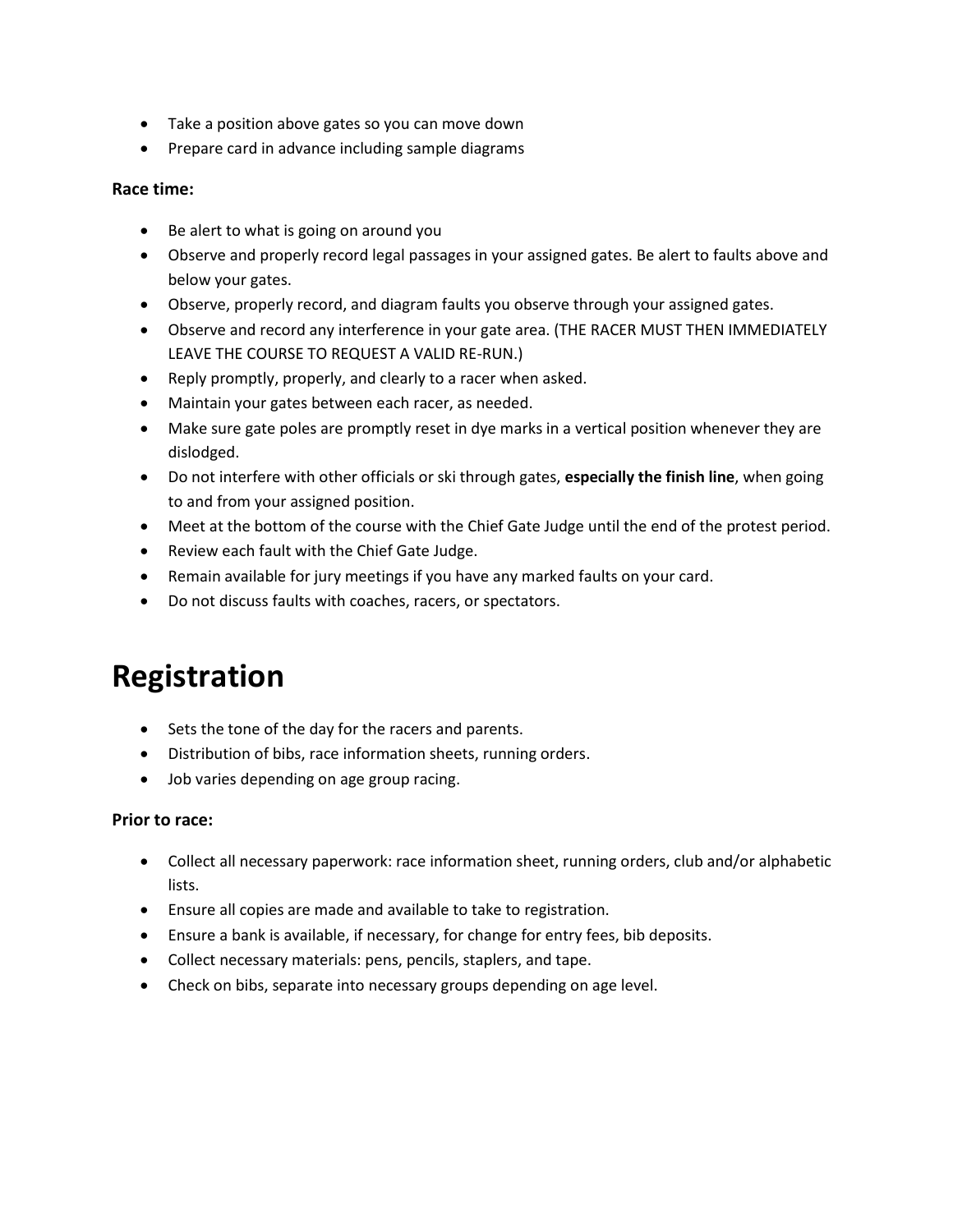#### **Race time:**

- Get to the registration area by  $7:00 7:15$  at the latest.
- Be all set-up and ready to go by 7:30.
	- $\circ$  For Club entry races, no fees you will need to have groups of bibs by club with running orders, and race information sheets.
	- $\circ$  For Club and Individual races with fees you will need to have bibs by paid/unpaid/men/women – club races may be further broken down by clubs – paid/unpaid/men/women.
- Keep ONE running order. That will be the corrected start list that will be brought to the timer and all changes to running order will be transferred to the ONE official start list.
- Shortly before the scheduled start, the corrected start list should be sent to the Chief Timer at the start.
- Smile! Be courteous and pleasant.
- One person should stay at registration until after the race begins in case of late arrivals.
- Registration personnel should proceed to the finish of the course at the start of the second run to collect bibs.
- Following the race, put bibs back into two separate groups in bib order, write down any missing bibs and turn list in to the race administrator.

### **Scoreboard**

Keeps UNOFFICIAL times on the board

#### **Prior to race:**

- Get running order from the race administrator in order to set up scoreboard.
- Ensure you have all necessary supplies for the race; scoreboard, markers, and staple gun.
- Post scoreboard prior to start time.
- Do a test with the announcer in order to ensure that you are able to hear times as they are announced.

#### **Race time:**

- Record times on scoreboard.
- Record combined times as read by announcer after second run.